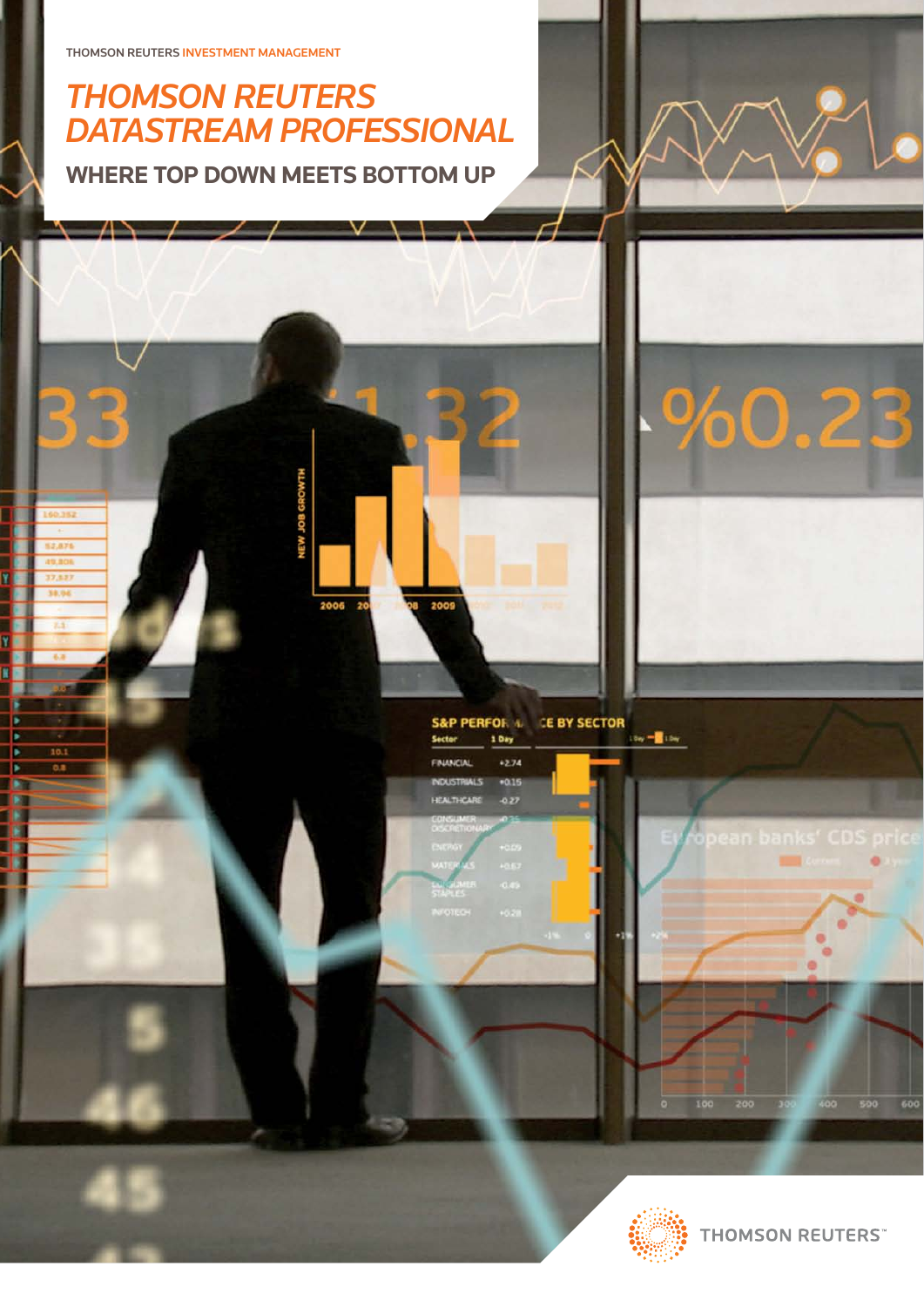Unprecedented economic circumstances and volatility. A greater focus on emerging markets. These are just a few of the trends that have driven your need for much better integration between top down macro research and bottom up fundamental analysis. To help meet this need head on, Thomson Reuters created Datastream Professional. It's a powerful tool that integrates economic research and strategy with cross asset analysis to seamlessly bring together top down and bottom up in one single, integrated application.

The Datastream platform provides a huge range of global financial data, real time and historical, Thomson Reuters unparalleled content, Reuters News and powerful charting applications. All integrated into one comprehensive source for complete cross asset analysis. So it's easier to stay on top of global developments, identify risks, and target the right assets, sectors and countries to invest in. No matter how challenging the economic times, and information is easily accessed whichever way you choose – secure, web-based solution or via your mobile device or iPad.



*Datastream Professional. It's the revolutionary tool you need to turn a deluge of data into fountains of insight. Achieve smarter portfolios with increased alpha. Proof positive of how the right information in the right hands can lead to amazing things.*



# *INTRODUCING DATASTREAM PROFESSIONAL*

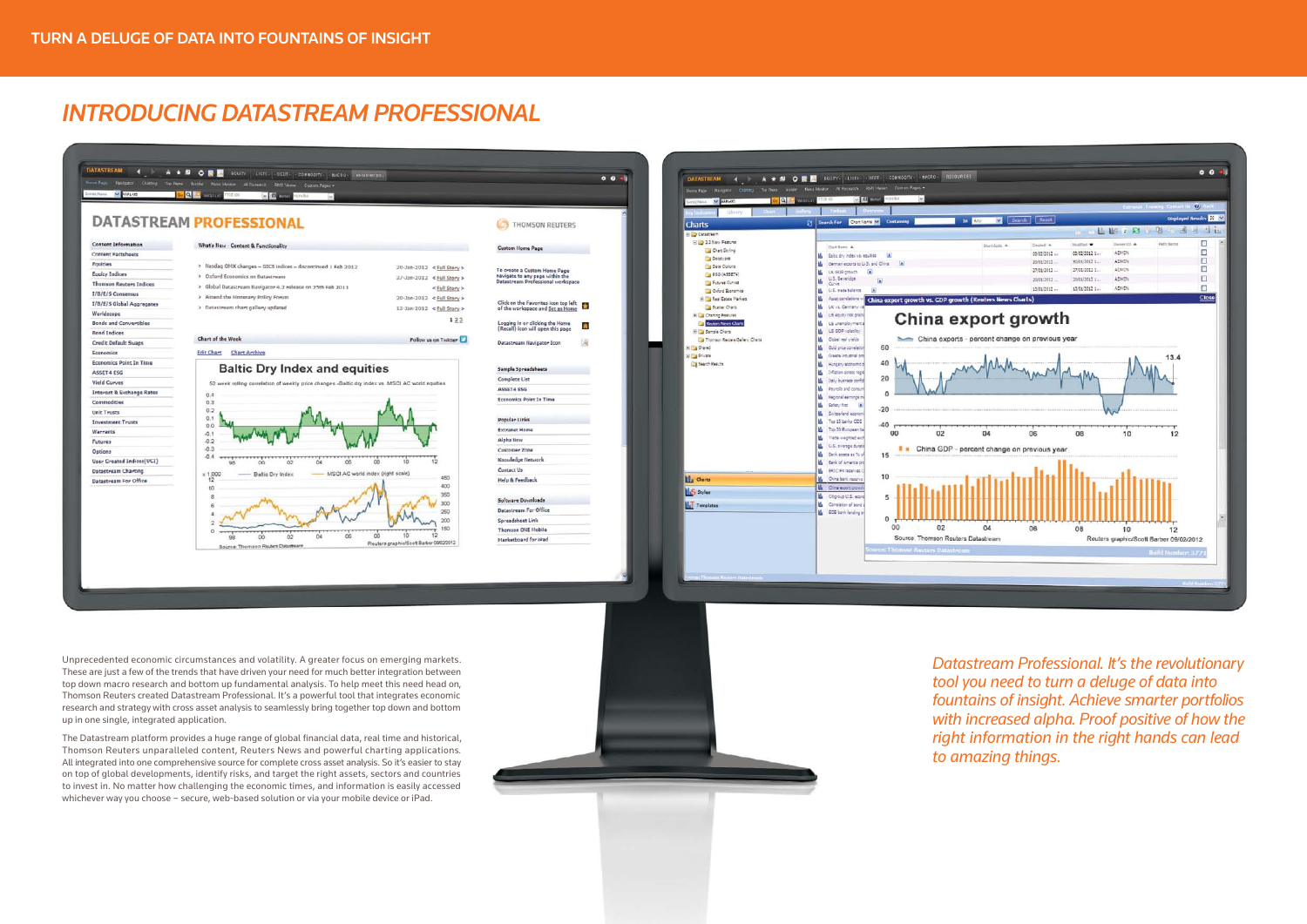

# Market-leading Content

Access to our deep database, I/B/E/S Estimates, StarMine Analytics, powerful Fundamentals and full access to Reuters News.

# Powerful Analytics

Highly flexible analytical tools to help gain insights, spot trends, and develop new ideas.

### Leading global news from Reuters

We are the largest international news agency with more journalists, more bureaus, and in more languages. Simply put, we provide the broadest and deepest economic, business and financial news coverage – historical and real time.

# Enhanced Usability and Improved Charting

Navigation and enhanced search functionality saves time. Explore relationships between series at the touch of a button, with powerful technical analysis annotations and publishing tools.

## Better Integration with Microsoft Office

Sophisticated add-ins for Excel, PowerPoint, and Microsoft Word help create dynamic models and reports.

# One integrated application delivers all this:

- Breadth of data ready for your analysis:
- • Economic Time Series
- Macro Forecasts
- • Economics Point In Time
- Equities
- Equity Indices
- • I/B/E/S Estimates and Global Aggregates
- • Fundamentals (as reported and standardised)
- • ASSET4 Environmental, Social and Corporate Governance (ESG)
- • Fixed Income Securities
- • Bonds and Bond Indices
- • Credit Default Swaps
- • Global Exchange and Money Rates
- Commodities and Energy
- • Futures
- Options
- • Warrants
- • Funds and Trusts
- • User Created Indices and User Created Time Series
- Unique Content Proprietary Equity and Bond Indices, CDS Sector Indices, Fitch PD Series, M & A Indices
- StarMine Quant Models

Datastream Professional gives you the power to analyze and map trends and relationships, validate trading ideas, and grab opportunities whilst watching the markets in real time. It's the historical financial content you demand to better investigate correlations and relationships between global economic indicators and asset classes. Truly discover and understand how indicators in one field impact another.

> **StarMine Equity Analytics offers greater accuracy** to consensus estimates and provides sophisticated analytical models with a flexible screening engine to help develop your differentiated point of view quicker. Plus, the company overview page provides a wide range of easily accessible summary information.







# Because we own more of the critical data sources you rely heavily on,

Datastream Professional makes it easy to tap into deep macro and financial databases for a more robust analysis.

# UNMATCHED ACCESS TO MARKET-LEADING CONTENT FOR POWERFUL ANALYTICS

ASSET4 gives a more rounded view of company performance and valuation and an objective database for systematic environmental, social and corporate governance (ESG) analysis based on hundreds of key performance indicators (KPIs) and individual data points.

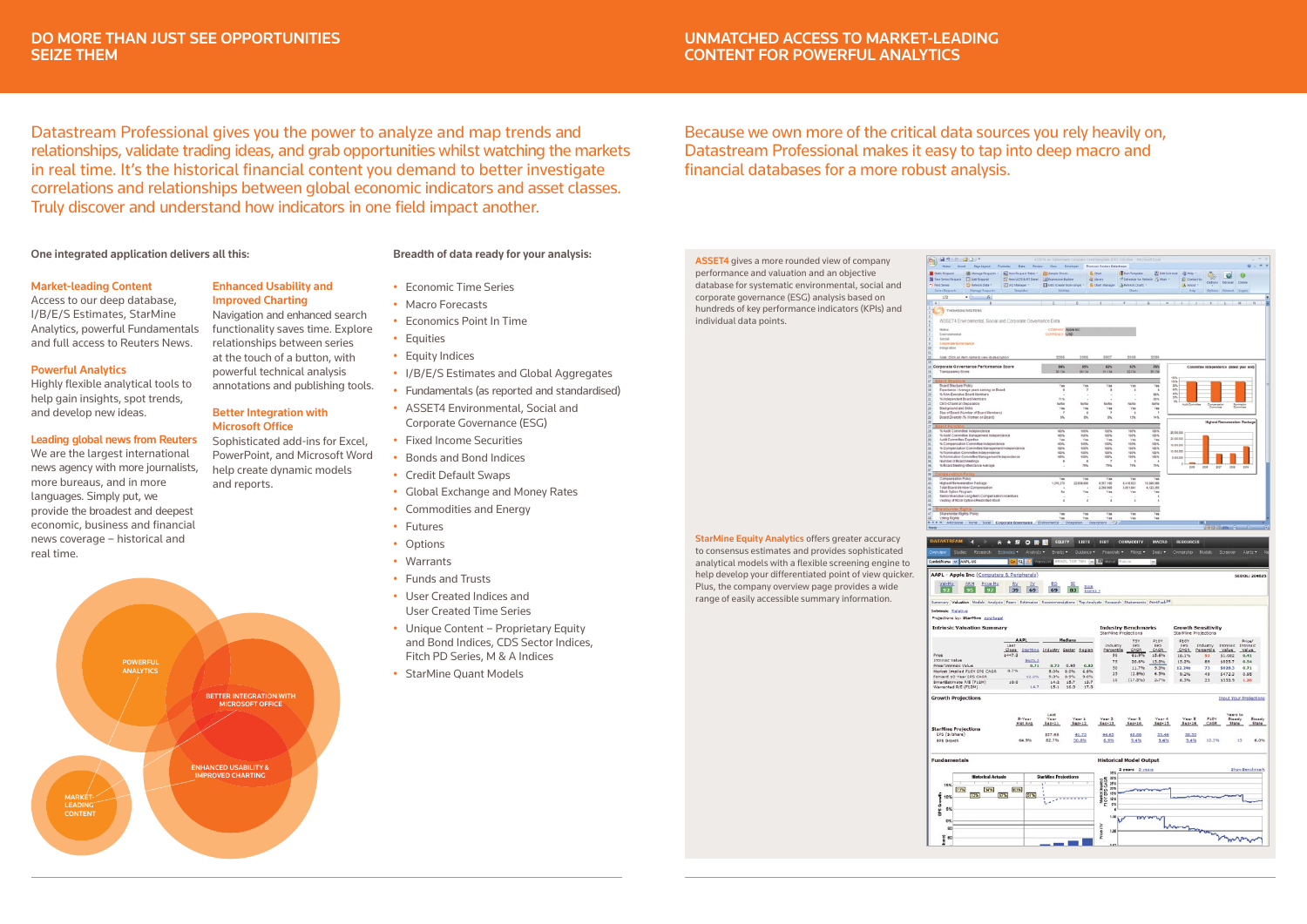# The Datastream Navigator function is the hub and daily driver of your workspace and workflow. As you search, it intuitively links to relevant Thomson Reuters' content.

Count on it to help you better explore the huge range of content and rapidly pinpoint what you need, whether it's news, macroeconomics, indices, or analytics. Plus, you can create a customized Home Page based on your unique requirements.

The Navigator Spotlight feature lets you display summary information while linking to detailed pages in the workspace. The process is more intuitive than ever and seamlessly combines macro research with fundamental analysis.

# Datastream Professional also provides sophisticated charting and correlation analysis tools. The point and click interface is highly interactive and makes it easier to examine relationships between assets and display relative performance.

 $-22.69$ 

Explore trends and correlations between series at the touch of a button, with powerful annotation, formatting and publishing facilities. Plus, you will have access to real world examples of the sorts of relationship that charts can reveal.

- **U** Use direct and dynamic links to Datastream Charting and Microsoft Excel.
- Relevant data is displayed  **2** instantly in charts as you explore.
- Contextual links let you drill  **3**directly to the relevant Thomson Reuters Content and News.

The dynamic charting benefits continues with the comprehensive country and comparison charts in one easy place within the application. And once you develop Chart Books, your data updates automatically so you can seamlessly continue to evaluate and track research.

| <b>Calling</b>                                                                                                                    |                                                                                                                                                                                                                                                    | <b>The Contact</b><br><b>STATISTICS</b><br><b>Find Hore Charts</b>                                                                                                   |
|-----------------------------------------------------------------------------------------------------------------------------------|----------------------------------------------------------------------------------------------------------------------------------------------------------------------------------------------------------------------------------------------------|----------------------------------------------------------------------------------------------------------------------------------------------------------------------|
| of GDP - click link to prev                                                                                                       | Asset correlations with the euro - click link to preview                                                                                                                                                                                           | Global inflation rates - click link to preview                                                                                                                       |
| eets as % of GDP<br><b>Phone</b><br>$10 - 10$<br>÷<br>Surviv particle of Selection (400 stat)<br><b>Edit Chart</b><br>is % of GDP | Asset correlations with the euro<br>time this interest with process that all departments<br>$\sim$<br>m<br>700<br>27.5<br>٠<br><b>But Select Statistics</b><br><b>Burns</b> , The<br><b>Edit Chart</b><br>Asset correlations with euro dollar rate | <b>Global inflation rates</b><br>Anual Informatic content<br>- Summers 31<br><b>Edit Chart</b><br>Global inflation rolling over?                                     |
| developed economies and                                                                                                           | One of the key features of 2011 was the extent to which the euro-d                                                                                                                                                                                 | Gobal inflaton which had been driven higher by riang commodity pric                                                                                                  |
| click link to preview                                                                                                             | France vs. Germany - click link to preview                                                                                                                                                                                                         | China monetary policy - click link to preview                                                                                                                        |
| is to watch<br>of most conceived install<br>$= 1.1$<br>$\sim$<br><b>Edit Chart</b>                                                | France vs. Germany<br>$\equiv$ fields<br><b>Edit Chart</b>                                                                                                                                                                                         | China monetary policy<br><b>ELASTING ROOM</b><br>a succession consideration<br><b>Edit Chart</b>                                                                     |
|                                                                                                                                   | France vs. Germany                                                                                                                                                                                                                                 | China growth and monetary policy                                                                                                                                     |
| arti privolicit ripiri yimoddul                                                                                                   | With rumours of credit ratings dovingrades for France, bond markets                                                                                                                                                                                | As China becomes an increasingly important contributor to overall glo                                                                                                |
| click link to preview                                                                                                             | 2/16-year Italy, Spain spreads - click link to preview                                                                                                                                                                                             | Dividend yields vs. government bond yields - click link to p                                                                                                         |
| since 2008<br>autor research to 1200                                                                                              | 2/10-year Italy, Spain spreads<br>- 2 to levered<br><b><i>PSH Start server</i></b><br>$\mathbf{u}$<br>11<br>ht m<br><b>Fall and</b><br>16.<br>23<br>$\mathbb{R}$                                                                                   | Dividend yields vs. government bond yields<br>This reservative N<br>MA.<br>×<br>$\mathbf{u}$<br>×<br>$\mathbf{u}$<br>×<br>$.$ $\Gamma$ is<br><b>Find Hore Charts</b> |

# SAVE TIME WITH THOUSANDS OF PRE-BUILT CHARTS

We provide access to a broad range of pre-built charts, so you can quickly create visually arresting charts. In fact, we have thousands of pre-built economic charts from Fathom Consulting for G24 countries. You can access our library of charts from our award-winning Reuters journalists. Plus, you can count on smooth integration with Microsoft Office.

Access thousands of pre-built charts and commentary from Reuters Journalists and Fathom Consulting.

|                                                        |              |                  | Results for <i>greece</i>                                                                                                                                                          |                   |                                           |                         |                        |                                        | 1-10 of 67,965 Next                                                                                                                                                                                                            |
|--------------------------------------------------------|--------------|------------------|------------------------------------------------------------------------------------------------------------------------------------------------------------------------------------|-------------------|-------------------------------------------|-------------------------|------------------------|----------------------------------------|--------------------------------------------------------------------------------------------------------------------------------------------------------------------------------------------------------------------------------|
| Category                                               |              |                  | Name                                                                                                                                                                               |                   | Symbol                                    | Hist.                   | Category               | Market                                 | Origin                                                                                                                                                                                                                         |
| <b>Economics</b>                                       | 60353        | ਕਿਸਤੋ            | NATIONAL BK.OF GREECE                                                                                                                                                              |                   | G:ETE                                     | 24Y                     | Equities               | Greece                                 | Athens                                                                                                                                                                                                                         |
|                                                        | 2324         | <b>Arrival</b>   | CAPACITY UTILISATION RATE - MANUFACTURING INDUSTRY                                                                                                                                 |                   | <b>GRCAPUTLR</b>                          | 30Y                     | <b>Economics</b>       | Greece                                 | <b>Bank of Greece</b>                                                                                                                                                                                                          |
| <b>Equity Indices</b>                                  |              | ***              | CPI EXCL, UNPROCESSED FOOD & ENERGY                                                                                                                                                |                   | <b>GRCPCOREF</b>                          | 2Y                      | Economics              | Greece                                 | <b>Bank of Greece</b>                                                                                                                                                                                                          |
| Constituent Lists                                      | 1405         | <b>SESESE</b>    | SURVEY: MANUFACTURING - ORDER BOOKS (PREVIOUS MONTH)                                                                                                                               |                   |                                           | <b>GRNEWORDO</b><br>30Y | <b>Economics</b>       | Greece                                 | <b>Bank of Greece</b>                                                                                                                                                                                                          |
| <b>Bonds &amp; Convertibles</b>                        | 1236         | ਕੈਨੀਕ            | SURVEY: CONSTRUCTION - BUILDING ACTIVITY, PRIVATE HOUSING                                                                                                                          |                   |                                           | GRHOUSE.O<br><b>21Y</b> | Economics              | Greece                                 | <b>Bank of Greece</b>                                                                                                                                                                                                          |
| <b>Bond Indices</b>                                    | 1209         | <b>Arrival</b>   | CPI <sup>W</sup>                                                                                                                                                                   | GRCONPRCF         | 52Y                                       | Economics               | Greece                 | National Statistical Service of Greece |                                                                                                                                                                                                                                |
| <b>Equities</b>                                        | 968          | <b>Araca</b>     | CPI - HARMONISED EUROPEAN UNION BASIS (2005=100)                                                                                                                                   |                   | <b>GRCPHARMF</b>                          | 17Y                     | Economics              | Greece                                 | National Statistical Service of Greece                                                                                                                                                                                         |
| Credit Default Swaps                                   | 282          | sinderie.<br>含含含 | EMPLOYMENT<br>OFFICIAL RESERVES                                                                                                                                                    |                   | <b>GREMPTOTP</b>                          | 13Y                     | <b>Economics</b>       | Greece                                 | National Statistical Service of Greece<br><b>Bank of Greece</b>                                                                                                                                                                |
| Commodities                                            | 98           | ple ple ple      | PPI W                                                                                                                                                                              |                   | <b>GRRESERVA</b><br>GRPROPRCF             | 8Y<br><b>16Y</b>        | Economics<br>Economics | Greece<br>Greece                       | National Statistical Service of Greece                                                                                                                                                                                         |
| <b>Interest Rates</b>                                  | 42           |                  | Explore more results like these: Economics = Key Indicators by Country = Greece                                                                                                    |                   |                                           |                         |                        |                                        |                                                                                                                                                                                                                                |
| <b>Unit Trusts</b>                                     | 28           |                  | Economics » National Sources » Greece » Surveys & Cyclical Indexes » Business Surveys                                                                                              |                   |                                           |                         |                        |                                        |                                                                                                                                                                                                                                |
| <b>Exchange Rates</b>                                  | 18           |                  | Economics = National Sources = Greece = Industry Sector = Sales, Orders, Inventories<br>Economics > National Sources > Greece > Prices > Consumer Prices/Inflation > National CPIs |                   |                                           |                         |                        |                                        |                                                                                                                                                                                                                                |
| Warrants                                               | п            |                  |                                                                                                                                                                                    |                   |                                           |                         |                        |                                        |                                                                                                                                                                                                                                |
| <b>Investment Trusts</b>                               |              | Chart Excel      |                                                                                                                                                                                    |                   |                                           |                         |                        |                                        | Calendar<br>News<br>Unpin                                                                                                                                                                                                      |
|                                                        |              |                  |                                                                                                                                                                                    |                   | Greece, Employment, Overall, Total        |                         |                        |                                        |                                                                                                                                                                                                                                |
|                                                        |              |                  | 4600                                                                                                                                                                               | Mnemonic          | EcoWin Code                               |                         |                        |                                        |                                                                                                                                                                                                                                |
| <b>Display Results</b>                                 | $\mathbf{1}$ |                  | 4500                                                                                                                                                                               | ew:grd09010       |                                           |                         |                        |                                        |                                                                                                                                                                                                                                |
| Grouped by Category                                    |              |                  |                                                                                                                                                                                    | <b>GREMPTOTP</b>  |                                           |                         |                        |                                        |                                                                                                                                                                                                                                |
|                                                        |              |                  | 4400                                                                                                                                                                               |                   |                                           |                         |                        |                                        |                                                                                                                                                                                                                                |
|                                                        |              |                  | 4300                                                                                                                                                                               | Latest Value      | 4079.3 (Thousands Persons)                |                         |                        |                                        |                                                                                                                                                                                                                                |
| <b>Changes on Datastream</b>                           |              |                  | 4200                                                                                                                                                                               | Timespan          | Q1 1998 - Q3 2011, Quarterly              |                         |                        |                                        |                                                                                                                                                                                                                                |
|                                                        |              |                  | 4100                                                                                                                                                                               | Last Updated Date | 15/12/2011                                |                         |                        |                                        |                                                                                                                                                                                                                                |
|                                                        |              |                  | 4000                                                                                                                                                                               | Market            | Greece                                    |                         |                        |                                        |                                                                                                                                                                                                                                |
|                                                        |              |                  | 3900<br>04                                                                                                                                                                         | Source            | National Statistical Service of Greece    |                         |                        |                                        |                                                                                                                                                                                                                                |
|                                                        |              | 98               | 02<br>06<br>08<br>10<br>12<br>00<br>homson Reuters Datastream<br>Sources                                                                                                           | Adjustment        | Volume, not seasonally adjusted           |                         |                        |                                        |                                                                                                                                                                                                                                |
| NASDAO OMX changes to ICB classification 1<br>Feb 2012 |              |                  | All<br>None Q% Q act Y% Y act<br>Last                                                                                                                                              | <b>Explorers</b>  | Key Indicators by Country » Greece        |                         |                        |                                        |                                                                                                                                                                                                                                |
|                                                        |              |                  |                                                                                                                                                                                    |                   | National Sources »  » Employment & Hours  |                         |                        |                                        | Key Indicators by Economic Category » Labour Market » Total Employment - Labour Force                                                                                                                                          |
|                                                        |              |                  |                                                                                                                                                                                    |                   | National Sources »  » Labour Population   |                         |                        |                                        |                                                                                                                                                                                                                                |
|                                                        |              |                  |                                                                                                                                                                                    | Notes             | Definitional, revision and referral notes |                         |                        |                                        |                                                                                                                                                                                                                                |
|                                                        |              |                  |                                                                                                                                                                                    |                   |                                           |                         |                        |                                        | The employed population consists of persons who during the reference week did work for pay or profit for                                                                                                                       |
|                                                        |              |                  |                                                                                                                                                                                    |                   |                                           |                         |                        |                                        | also included. From the 1st quarter 2008 onwards the economic activity has been categorized accordingly to                                                                                                                     |
|                                                        |              |                  |                                                                                                                                                                                    |                   | discontinued series. GREMPTOOP            |                         |                        |                                        | at least one hour, or were not working but had jobs from which they were temporarily absent. Family workers are<br>NACE Rev. 2 dassification. For further information may opt to access this link www.statistics.gr/Ref to the |